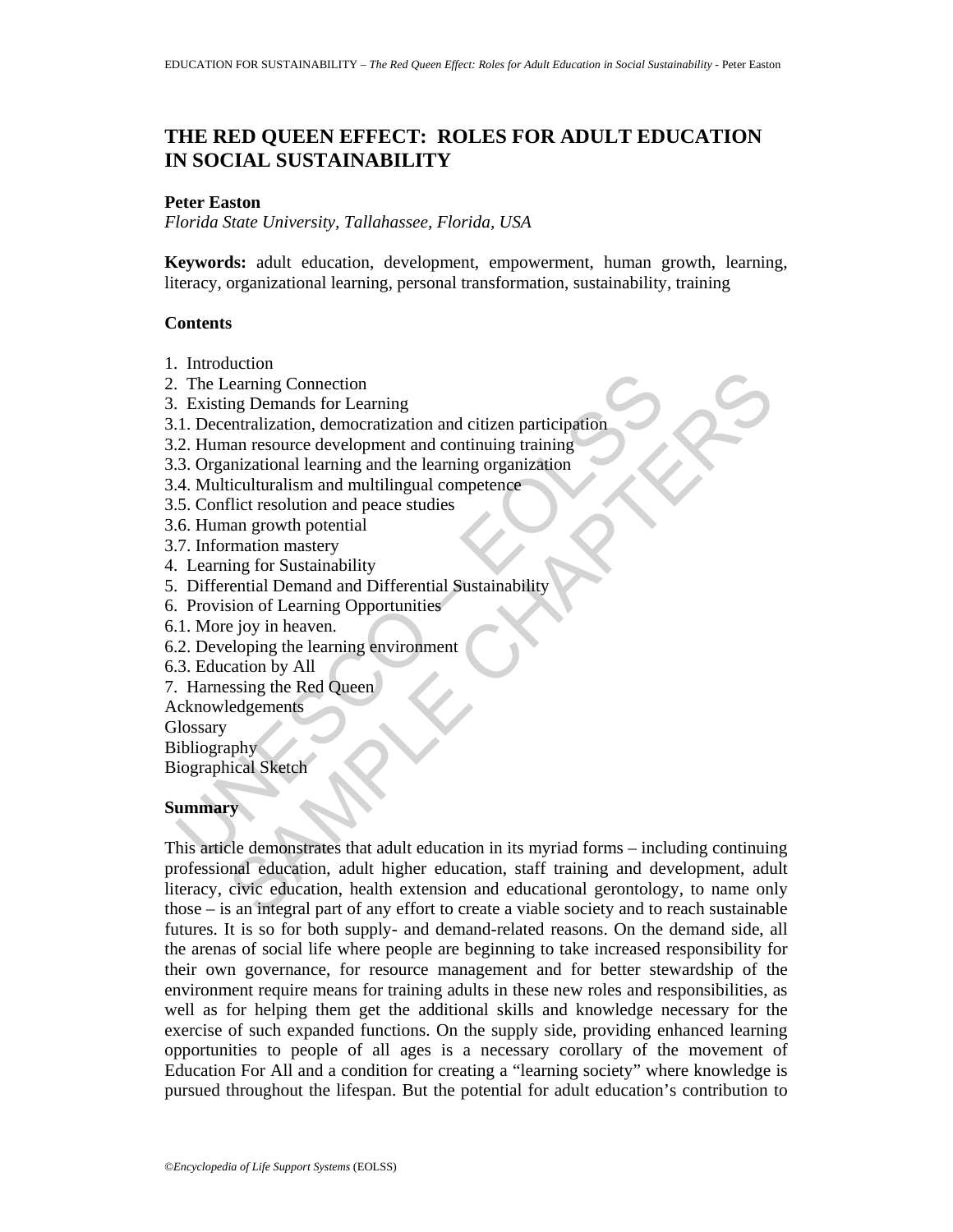our future can only be fully realized where the arenas of demand are connected to the impulses of supply and where tough political decisions are also made to decentralize authority, ensure broader access to resources and grant local groups increased latitude to manage their own affairs. It is in such environments that lifelong learning itself becomes self-sustaining and adult education serves as one of the principal supports of social sustainability.

### **1. Introduction**

In 1973, the evolutionary biologist, Leigh Van Valen of the University of Chicago devised what he called the "Red Queen Effect" to describe the growth and development of species. It stipulated that an evolutionary system must continue to develop just to maintain its fitness relative to others evolving in its environment. The literary reference is to the well-known passage in Lewis Carroll's *Alice Through the Looking Glass* where the Red Queen interrupts the conversation to grab Alice by the hand and start running at a breakneck pace. After some minutes of sprinting, Alice notes with wonder that they are still in the same spot. Nothing unusual, the Red Queen remarks dryly; in her country "it takes all the running you can do to keep in the same place."

ialintain its fitness relative to others evolving in its environment. The<br>to the well-known passage in Lewis Carroll's *Alice Through the Looi*<br>e Red Queen interruyst the conversation to grab Alice by the hand an<br>breakneck its fitness relative to others evolving in its environment. The literary reference well-known passage in Lewis Carroll's *Alice Through the Looking Glaas* which Queen interrupts the conversation to grab Alice by the hand a Sustainability arguably has some of the same characteristics. Reaching and then maintaining a relative plateau where human needs are met and the human instinct for personal and social growth is accommodated is likely to be a moving target, not to say an ambition that will require widespread artistry and a lot of vigilance to achieve. It is not simply a destination or a goal to be attained, but rather a lasting challenge. Meeting it presupposes that people everywhere have finely honed abilities to adjust to the many internal convulsions and exogenous shocks that society and the environment may sustain -- and to respond individually and collectively by bringing them back each time onto a viable and sustainable track.

Note that the term "social sustainability" is used both in the title above and in the pages to follow as a shorthand for the multiple dimensions – cultural, political, personal and environmental -- of the future that must be crafted in order to ensure human survival on this planet. In fact, the great variety of adult education highlighted hereafter mimics in many respects the same diversity.

## **2. The Learning Connection**

Sustainability therefore clearly entails a highly developed social and individual capacity for *learning* -- but learning that goes well beyond the limits of the conventional elementary, secondary and higher education systems. Those institutions are normatively responsible for turning their charges into good learners. However, the cycle between environmental and social disequilibria on the one hand and curricular response in formal institutions of schooling and socialization on the other is a long one -- and made longer by the delay before new cohorts schooled in the new curricula accede to the labor market and to positions of social responsibility. As a consequence, this process, though critical, is generally too extended and cumbersome for school-based reform to serve as the driving force for social adjustment and the achievement of a sustainable steady-state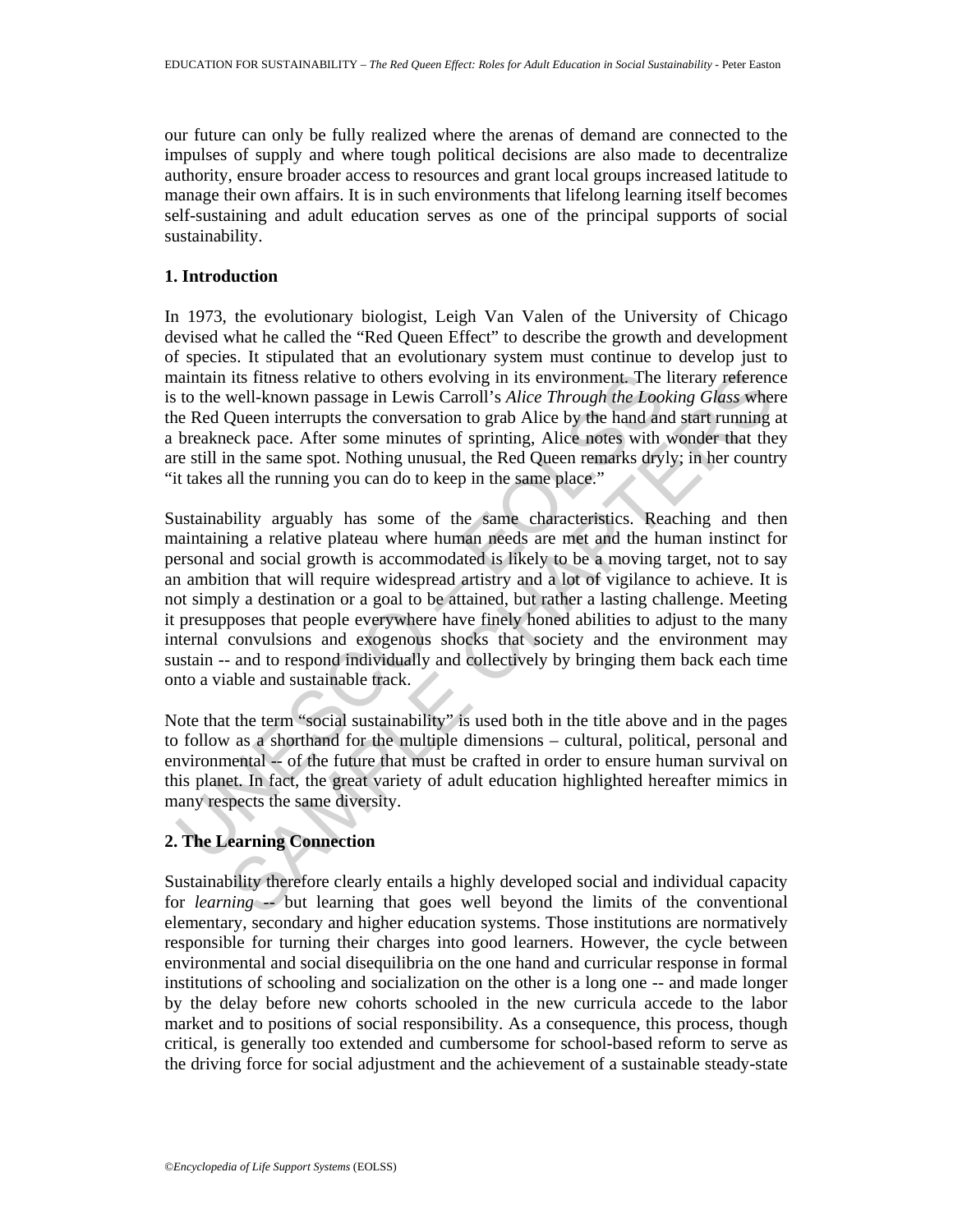equilibrium. In order to understand and encourage the learning processes in question, a broader view of education is required.

Philip Coombs' classic distinction among formal, nonformal and informal education remains quite serviceable in this regard. In the text that he authored with Roy Prosser and Manzoor Ahmed (1973), the three forms of educational delivery are defined as follows:

*Formal education*: the hierarchically structured, chronologically graded 'education system', running from primary school through the university and including, in addition to general academic studies, a variety of specialized programs and institutions for fulltime technical and professional training.

*Nonformal education*: any organized educational activity outside the established formal system - whether operating separately or as an important feature of some broader activity - that is intended to serve identifiable learning clienteles and learning objectives. *Informal education*: the truly lifelong process whereby every individual acquires attitudes, values, skills and knowledge from daily experience and the educative influences and resources in his or her environment - from family and neighbors, from work and play, from the market place, the library and the mass media.

Conformal education: any organized educational activity outside the ex-<br>stem - whether operating separately or as an important feature<br>vity - that is intended to serve identifiable learning clienteles and lea<br>formal educat al education: any organized educational activity outside the established form<br>whether operating separately or as an important feature of some broad<br>that is intended to serve identifiable learning clientels and learning obj In brief, formal education activities are purposeful, socially organized and officially "credentialed;" nonformal ones are purposeful and organized but do not grant diplomas valid in the overall social promotion system; whereas informal learning activities, which may be purposive or serendipitous, are neither socially organized nor sanctioned by an official diploma. All three may transpire in the same space and timeframe. Picture a school building where secondary school classes are held during the day (formal), community education classes or agricultural extension sessions meet at night (nonformal) and people read newspapers or practice language skills in their spare time (informal).

This distinction obviously has more to do with the administrative organization and delivery of learning than with its content. Moreover, the borders between the three spheres are admittedly quite blurry: there are substantial areas of overlap as well as coexistence, and hybrid forms abound. The general scheme still has a number of virtues when one is concerned to locate and characterize the different learning processes that must contribute to the achievement of social sustainability. It may be useful to portray the relations of these three spheres and their commerce with surrounding society, albeit quite simplistically, in the manner indicated in Figure 1. Here formal education appears to be, in a sense, both the core of the educational system and its smallest part. (This depiction seems confirmed by the fact that, at least in the United States, the amount currently spent on nonformal and continuing education of adults, whether in the workplace or for leisure purposes, in fact dwarfs the total of all public and private university budgets.) The sphere of formal education is, in any case, surrounded on all sides – not to say interpenetrated -- by myriad types of nonformal education, and they are in turn bathed in a context of informal learning of every complexion. This entire system shades off at its borders into and finally becomes indistinguishable from the web of activities that constitute the social environment. Nearly no one moves directly from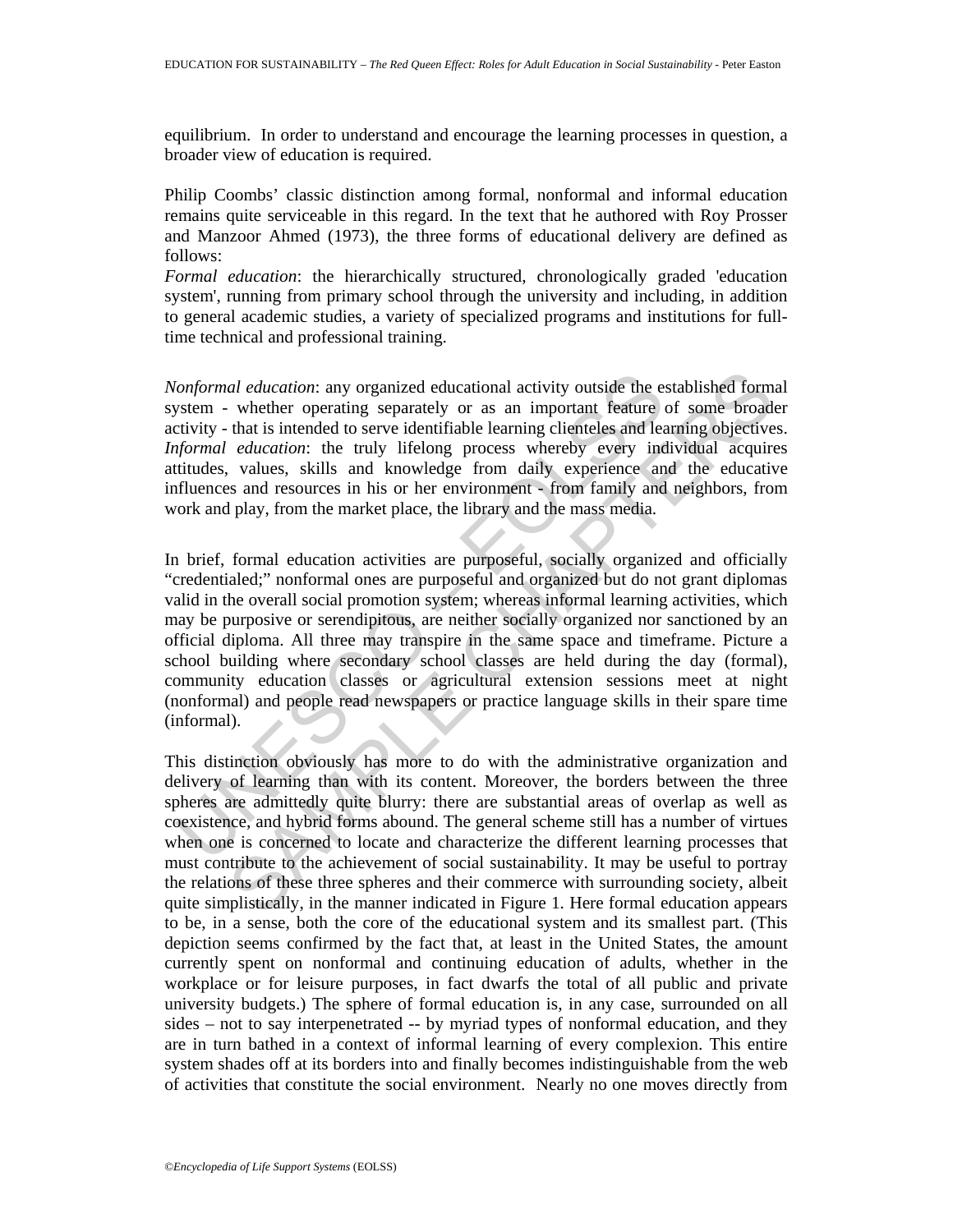formal education to the job market or a new social status without passing through several varieties of nonformal and informal learning experiences. Such learning prepares graduates of various levels of schooling to play new roles and helps them to translate skills, knowledge and attitudes acquired through coursework into forms that can be applied in the workaday world and society at large.



Figure 1. The Relationship of Formal, Nonformal and Informal Education to the Social Environment.

These large "buffering" elements of the educational system that serve to smooth the relation of its formal components to their social context and to extend learning capacity throughout the lifespan will arguably become increasingly vital and developed as the population ages and as humans strive to adopt new ways of working, living and coexisting that place less strain on the environment**.** It is scarcely surprising, then, that international institutions from the United Nations agencies to the World Bank and a variety of regional associations, Nongovernmental Organizations (NGOs) and bilateral donors have put increasing emphasis on the importance of *lifelong learning* (LLL) in their social programming.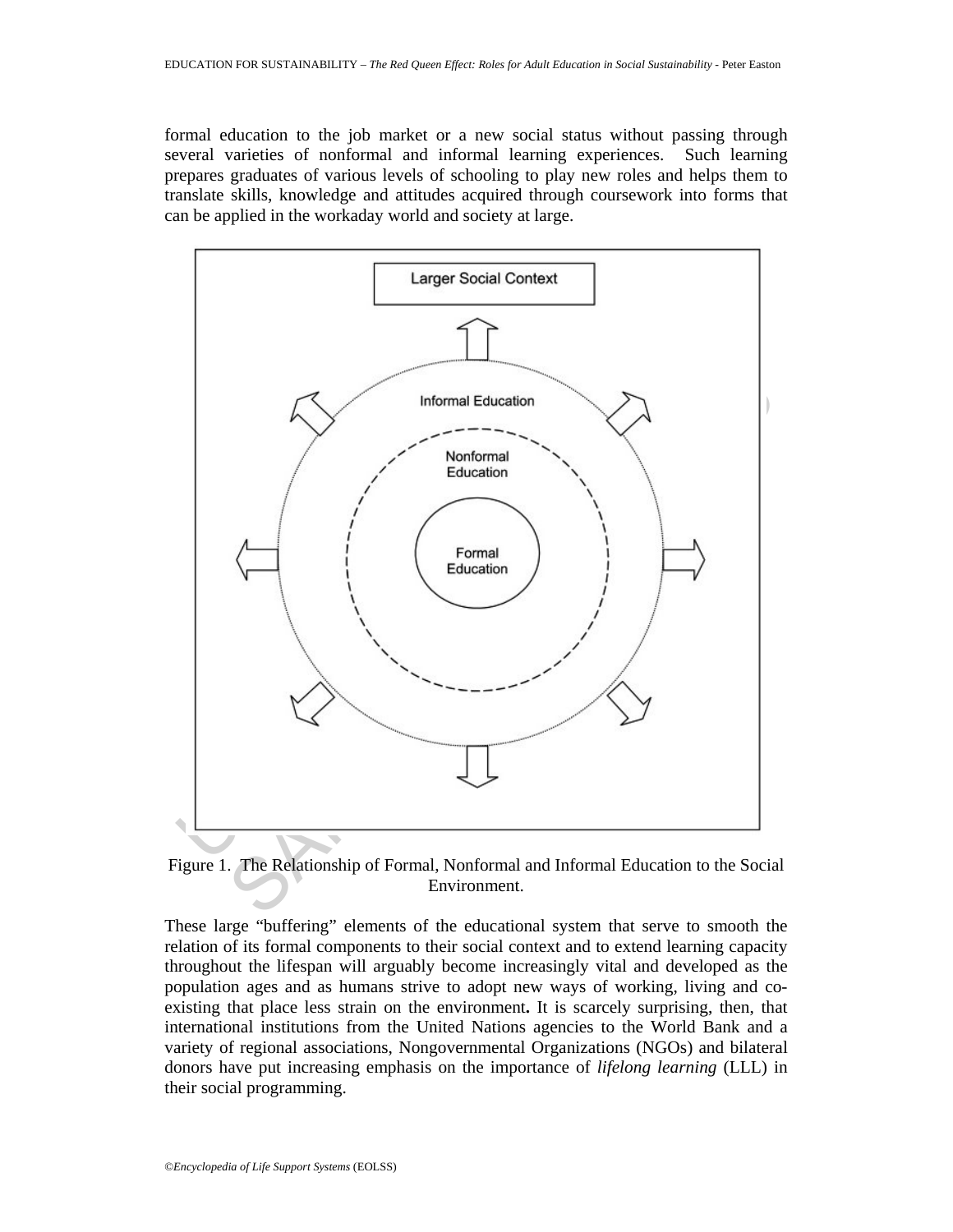Though a decent slogan, lifelong learning is definitely a contested term. The simplest form of opposition evident in the literature and in the current discussion about LLL involves the degree to which emphasis is put (a) on imperatives that derive (or are perceived as deriving) from the world of work or, more broadly, (b) on the need for political, cultural and personal forms of fulfillment. Behind this conflict, however, lurks another concern: how is access to lifelong learning opportunities distributed? How are those opportunities to be funded and guaranteed in the case of marginalized groups that have not much benefited from K-12 schooling, notably in developing areas of the world and poverty-stricken zones of the North? Educators have a history of seeing the supply side of the learning market much more clearly than the demand side – and of confusing what they *perceive* to be the needs of the population with what those groups actually want and can realistically use, afford, or get underwritten.

nother bone of contention concerns just who will control and deliver<br>Iuch of the international literature leaves nonformal and informal educture. Education For All is still envisaged in terms of "schooling" steps<br>f multipl bone of contention concerns just who will control and deliver lifelong learning the international literature leaves nonformal and informal education out of the Education For All is still envisaged in terms of "schooling" s Another bone of contention concerns just who will control and deliver lifelong learning. Much of the international literature leaves nonformal and informal education out of the picture. Education For All is still envisaged in terms of "schooling" society rather than of multiplying venues and avenues for education. From a schooling perspective, emphasis on lifelong learning is essentially limited to two important themes: on the one hand, emphasizing the need to devote initial formal education to *learning to learn* as much as to teaching particular subject matter, in order to prepare lifelong learners; and, on the other, undertaking modifications in the organization of secondary and higher education that will make these institutions more accessible to the "over-age" student. Both initiatives are worthwhile, but both understate the relevance of adult and nonformal education to the enterprise of lifelong learning. At least in the more developed countries, the market for educational services is shifting inexorably toward an increasing volume and variety of adult education**.** Here it is significant to note the recent change in the name of the UNESCO Institute for Education in Hamburg – traditionally a center for study and support of adult education – to the UNESCO Institute for Lifelong Learning.

As this correction suggests, however, the role of adult education in achieving sustainable futures cannot be fully understood by fixating on the supply side and on the issue of who provides what. If educators are serious about promoting the intensified and extended lifelong learning patterns that sustainability requires, then it is important to start with the demand side: what people demonstrably want and need to learn – now and in the foreseeable future; what they can use; what they can fund (or get funded); and the factors that determine such demand-side realities. These issues will be examined in the sections immediately to follow. The question of *provision* or the supply side of the educational exchange will be revisited in the concluding portions of this article.

### **3. Existing Demands for Learning**

It helps to turn the question around a bit – to start by considering *existing* demands for learning before addressing the issue of the potential demand for learning in, and for, a sustainable world. What are the arenas of social life where the challenges of reform and viability are *already* impelling adults to learn new things and to do so in new ways? Seven are synoptically reviewed hereafter: (a) decentralization, democratization and citizen participation; (b) human resource development and continuing training; (c)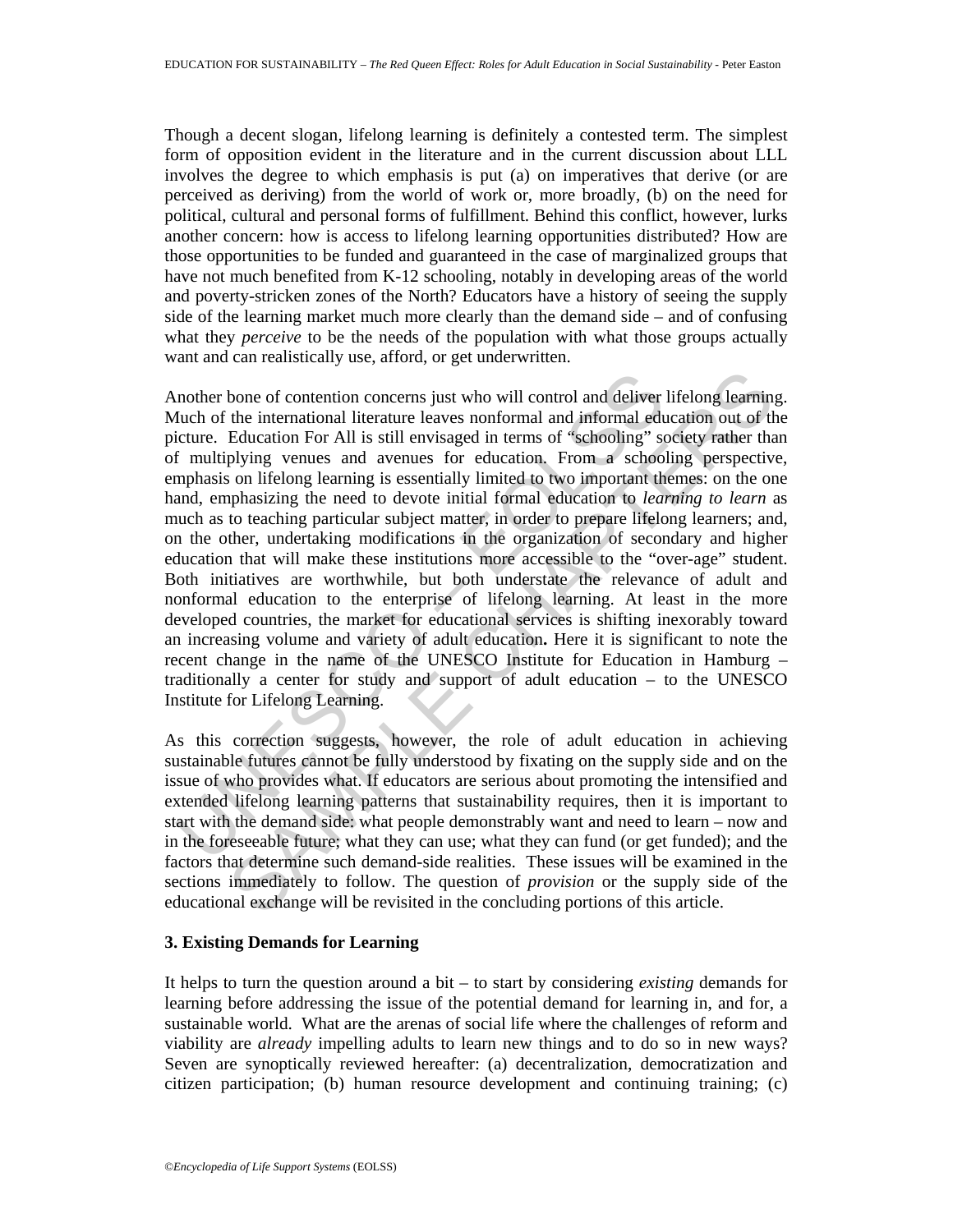organizational learning; (d) multiculturalsim and multilingual competence; (e) conflict resolution and peace studies; (f) human growth potential; and (g) information mastery. Each likewise represents, as will soon be evident, a domain of social life whose challenges must be mastered on the way to true sustainability.

## **3.1. Decentralization, democratization and citizen participation**

bey belong, that initiative entails developing new technical and mana-<br>cquiring new kinds of knowledge. (See Article 6.61.5.2 in this Theme<br>of function as a practicing agronomist, a member of the crop mark<br>andidate for the Movements for decentralization, both in government and in many other forms of social "governance," typically create a strong demand for new learning. When people start to assume increased ground-level responsibility for the delivery of services used in their communities, for managing the enterprises and institutions where they work, for decision-making in their local governments and for directing the civic groups to which they belong, that initiative entails developing new technical and managerial skills and acquiring new kinds of knowledge. (See Article 6.61.5.2 in this Theme) For the farmer to function as a practicing agronomist, a member of the crop marketing board or a candidate for the district council, for example, a mastery of differential calculus might not be necessary, but he or she must learn many new things about biological science, business management and/or public administration. Decentralization of governance in any sphere inevitably means new learning. And there is ample indication that some degree of decentralization is a more effective form of social organization than highly hierarchical and centralized patterns of authority. Political scientists often talk of the importance of "subsidiarity" to efficient administration: that is, respect of the principle that responsibility for governance and organizational functions should be situated at the lowest level where the necessary skills and authority can be secured.

ong, that initiative entails developing new technical and managerial skills an geve kinds of knowledge. (See Article 6.61.5.2 in this Theme) For the farmation on as a practicing agronomist, a member of the orop marketing As for movements towards democracy and greater citizen participation, they both tend to have effects similar to those just described. People must learn more if they wish to penetrate the corridors of power, use collective action to change entrenched patterns of privilege or injustice and guarantee that elected leadership remains responsible to its constituents. Though to date scarcely a model of democratic process, the movement for improved governance in Haiti that sprang up after the destitution of Duvalier the younger quickly learned that broad popular oversight of government action was a key to success and adopted the slogan "*veye yo"* ("keep an eye on them" in Creole). The opposition to Slobadan Milosevic in Serbia – an example of successful nonviolent insurrection – and, whatever its subsequent course, the Orange Revolution in the Ukraine, both have demonstrated how important self-directed and collaborative learning are to popular movements for social change. Thomas Jefferson, one of the founding fathers of the United States, put the matter succinctly when he said that "those who hope to conserve their freedom in a state of ignorance want something that never has been and never can be." The way towards sustainable and truly representative political regimes is therefore paved with learning.

## **3.2. Human resource development and continuing training**

Over the last two decades a veritable chorus of voices in the United States has insisted on the challenges of "Workforce 2000" – or, more recently, "Workforce 2020": that is, how to keep economic institutions and players competitive in the growing knowledge economy of the  $21<sup>st</sup>$  century. The more production-oriented version of this rhetoric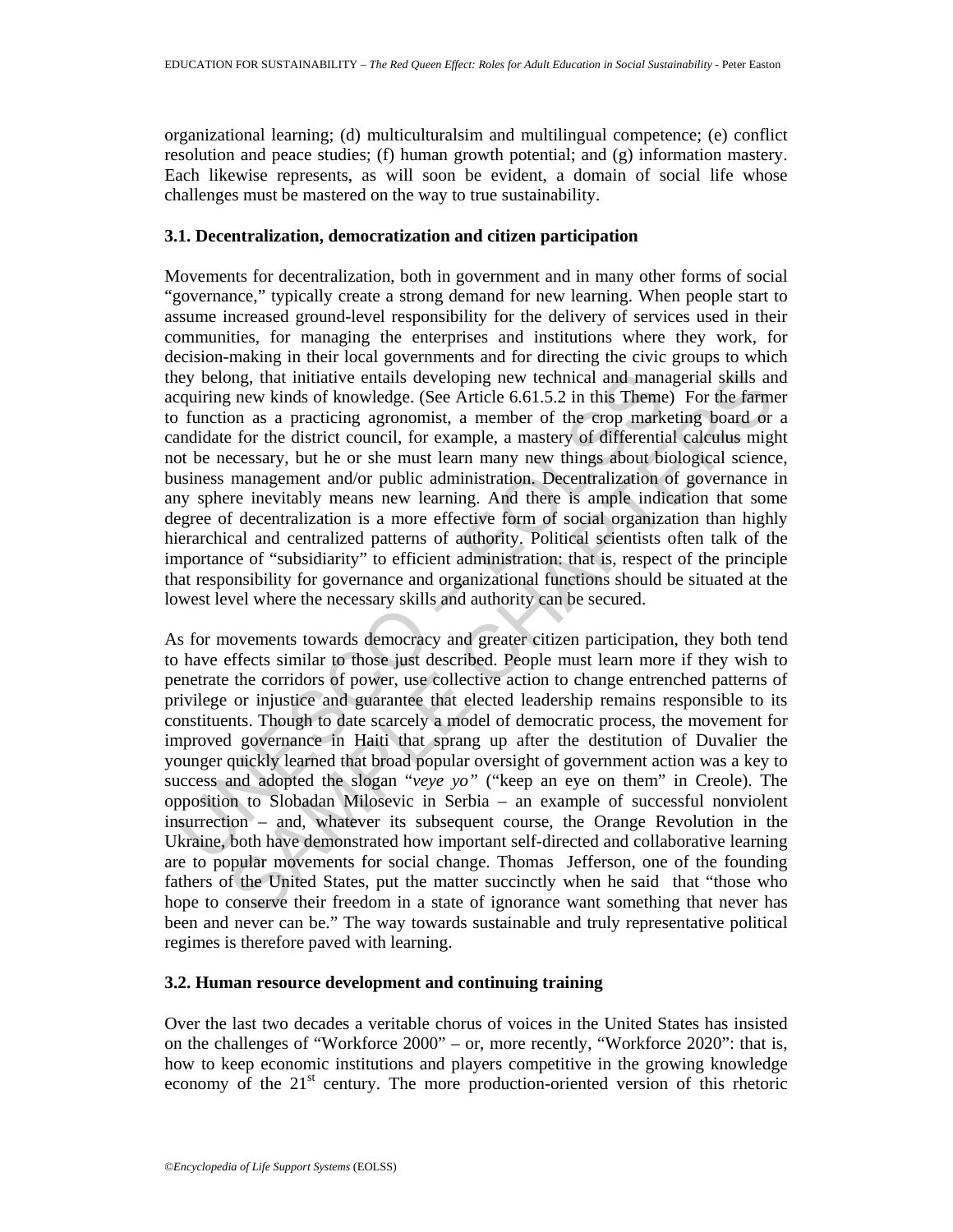emphasizes the revolution of information technology, the imperative of performance in a global economy, as well as the impact of new technologies and competition on local labor markets. The more humanistic version stresses the importance of "learning organizations," reformed workplaces and the realization of human potential -- and, to this extent, dovetails with the movements for citizen participation mentioned above. But the two strains have in common a conviction that accelerated economic and technological change mean continual mutation in the nature of jobs, workplaces and social roles for the foreseeable future, and both put a premium on continued learning by many different categories of workers. The concern has found expression in the shorthand rule of thumb, at least figuratively true, that everyone entering the labor market in the early part of this century can expect to have six or seven distinctly different types of jobs before retirement.

his theme is in fact reinforced by the increasing prominence of the tector in industrialized economies and, correlatively, the increasing elector in industrialized economies and, correlatively, the increasing elector in bo me is in fact reinforced by the increasing prominence of the tertiary or service industrialized economics and, correlatively, the increasing element of "service exervire sector is determined to an appreciable extent by th This theme is in fact reinforced by the increasing prominence of the tertiary or service sector in industrialized economies and, correlatively, the increasing element of "service" in both primary and secondary sectors as well. The logic is simple: quality of production in the service sector is determined to an appreciable extent by the last person in the chain of production, the one who delivers the service to the client and must both explain it and adapt it to the client's particular needs. It follows that in such enterprises, training – in fact, active learning – is an imperative not just for management personnel, but also for people all the way down the chain of command and production, with particular emphasis on frontline and service delivery personnel. If no provision is made for new learning by staff, the quality of the service takes a nosedive, and the competitiveness of the enterprise or organization soon follows. Moreover, this logic now applies well outside the tertiary sector. In manufacturing as well, firms need increasingly to "tailor" their products to individual needs and to the kind of location-specific requirements that concern for environmental sustainability (among other factors) often imposes. This imperative inevitably increases the "service" component in production, with the same effects on job training requirements.

## **3.3. Organizational learning and the learning organization**

Corporations in the industrial world were forced to face a conundrum in the 1970s after two decades of increasing emphasis on upgrading the competencies of their staff: the people who received training may have applied it more or less well, but the knowledge was too often lost to the organization once the trainee moved to other employment or even up or laterally within the same enterprise. In short, while the individual had learned, the culture of the organization had not: the new insights, techniques and procedures were not necessarily built into its routines and strategies. The problem came to be referred to as the challenge of "organizational learning" and quite a literature of studies and opinions ensued. How could the fruits of individual learning be most effectively captured by the organization and built into its structure and operating procedures?

This concern mutated by degrees into a still broader one, most frequently known under the rubric of the "learning organization": how can workplace environments be structured in such a manner that employees are both challenged and enabled to learn on a continuing basis while feeding the new knowledge into the intellectual capital of the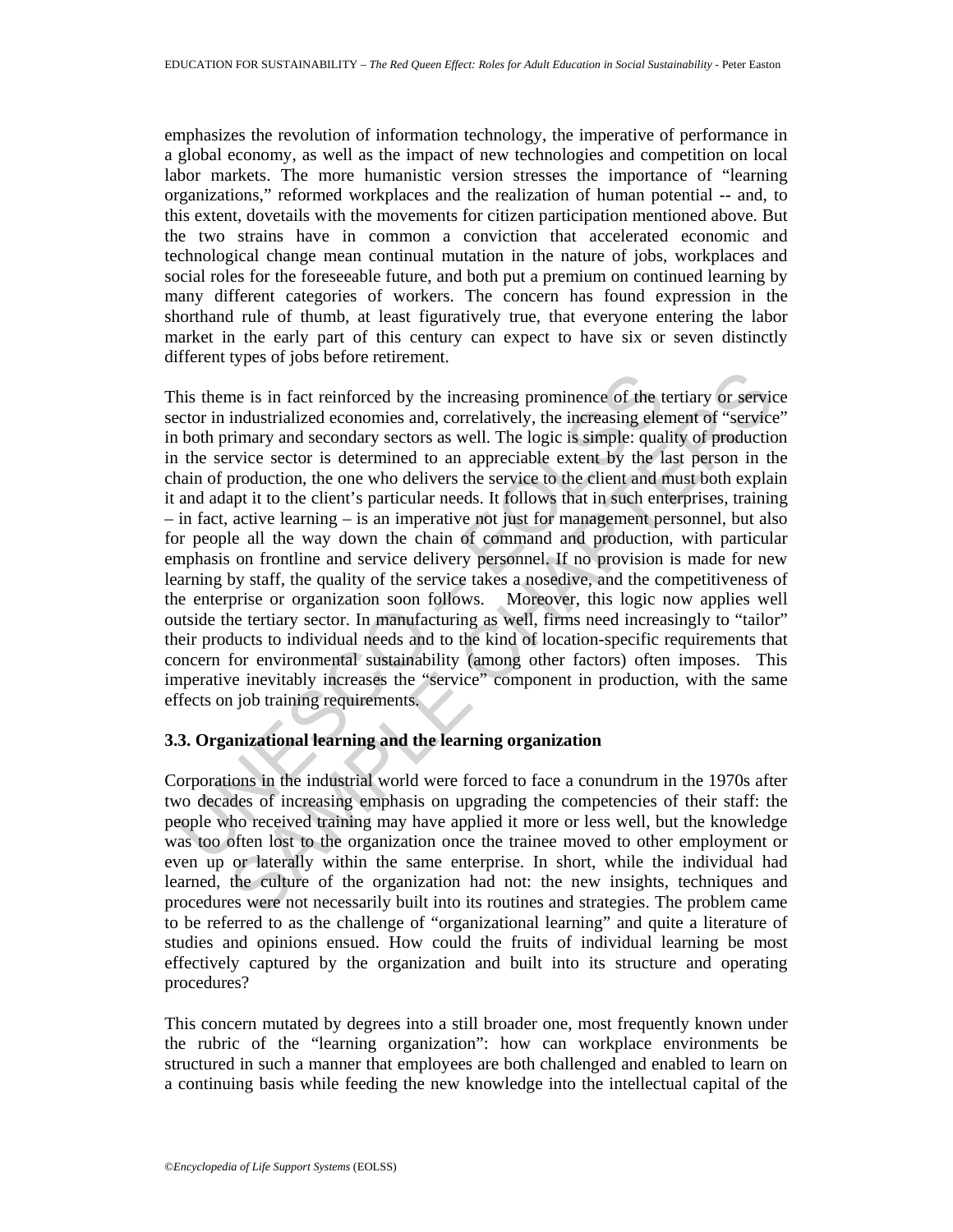organization itself? The shift toward service or tertiary sector production in Western economies mentioned above -- and toward a growing service component in the production of other sectors -- has greatly reinforced the trend, for it has made both selfdirection and conscious teamwork in the workplace progressively more important.

earning Officer" with a say in the design of the workplace environer the<br>maring. Before these experiments, "designing learning tenvironning<br>equently understood to mean modifying the layout of primary environment<br>reachool c Confinent resource policies to greatly expanding the averaging convironment and the solution of human resource policies to greatly expanding the availability of ordinary<br>Before these experiments, "designing learning envir At the same time, these demands have entailed broadening the focus of organizational training design from periodic workshops and courses (nonformal education in Figure 1) to on-the-job training and the daily experience of work itself: to wit, *informal* education. What does it mean to transform the workplace into a learning environment and to make of the enterprise, corporation or agency a "learning organization?" Organizations worldwide have been experimenting with ways to answer this question: from elevating their trainers or HRD (Human Resource Development) specialists to the status to "Chief Learning Officer" with a say in the design of the workplace environment and the determination of human resource policies to greatly expanding the availability of online learning. Before these experiments, "designing learning environments" was most frequently understood to mean modifying the layout of primary school classrooms or preschool centers. It is now a major issue in labor relations and corporate governance.

TO ACCESS ALL THE **21 PAGES** OF THIS CHAPTER, Visit: http://www.eolss.net/Eolss-sampleAllChapter.aspx

#### **Bibliography**

- - -

Ackerman, P., & Duval, J. ((2001)). *A force more powerful: A century of nonviolent conflict*. New York: St Martins Press. [This work is a stirring chronicle and analysis of citizens' movements for political change and the learning they require.]

Coombs, P. H. (1973). *New paths to learning for rural children and youth*. New York: International Council for Educational Development. [A foundational work on nonformal education and its potential contributions to development.]

Hayes, E. (2000). *Handbook of adult and continuing education*. San Francisco: Jossey-Bass. [The most recent overview of adult and continuing education practice in North America, which offers much insight into the diversity of the field.]

Judy, R., & D'Amico, C. (1997.). *Workforce 2020: Work and workers in the 21st century.* New York: Hudson Institute. [An update of the controversial but seminal book on the training and labor market challenges of the 21<sup>st</sup> century in the industrialized nations.]

Kett, J. F. (1994.). *The pursuit of knowledge under difficulties : From self-improvement to adult education in America, 1750-1990*. Stanford, Calif: Stanford University Press. [A history of North American adult education as a chronicle of surmounting challenges by learning.]

Leymann, H., & Kornblah, H. (Eds.). (1989.). *Socialization and learning at work: A new approach to the learning process in the workplace and society.* Aldershot, Hants, England ; Brookfield, Vt., USA : Gower. [A stimulating collection of articles on efforts to transform the workplace into an actual learning environment and the skills – and political capital – required.]